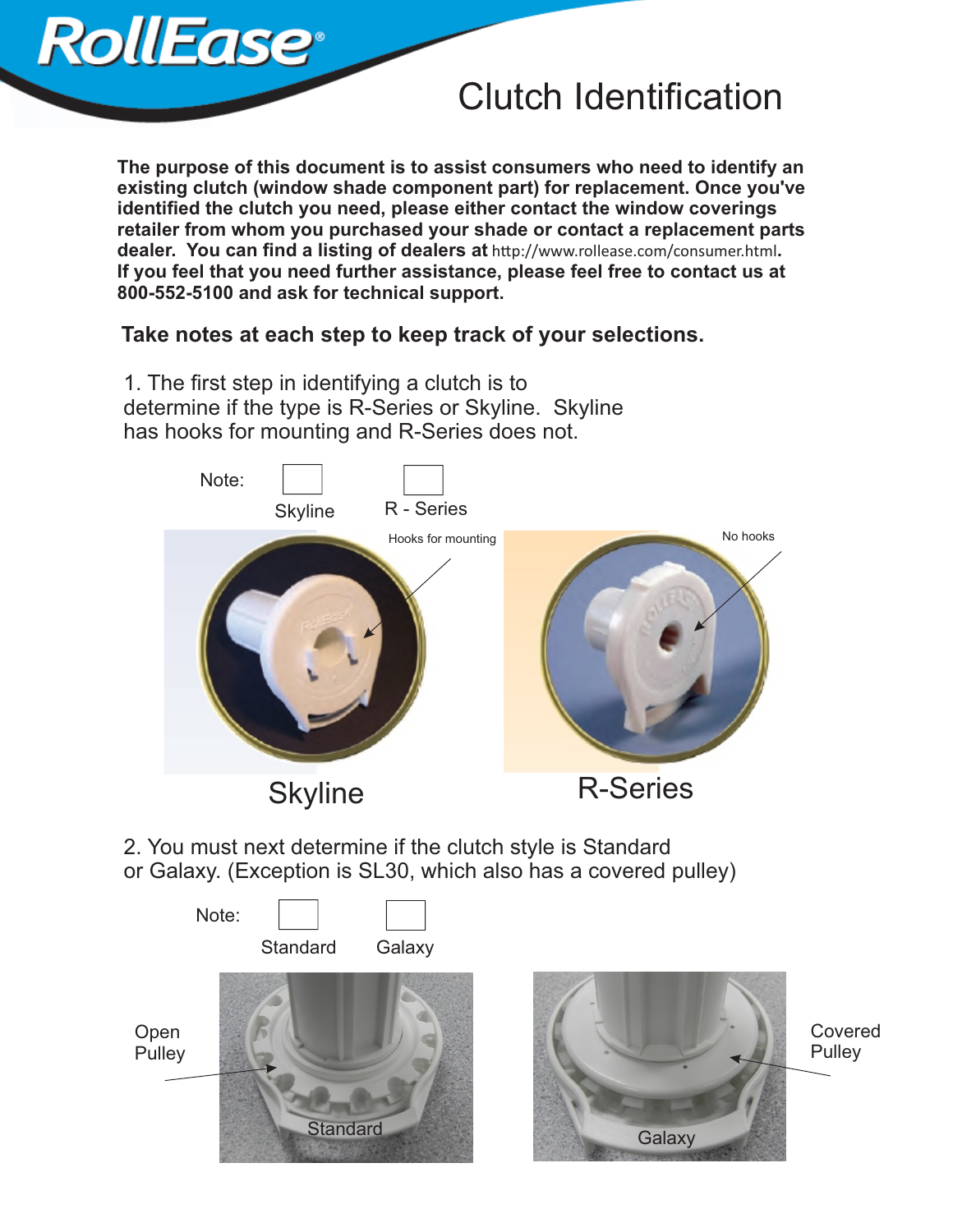

## Clutch Identification

3. The third step in identifying a clutch is to measure the width of the clutch at its widest point ("G" Dimension) and find the corresponding model number to establish a size. Note the model Number.

| Note:<br><b>Model Number</b> |             |                     |                               |                                  |
|------------------------------|-------------|---------------------|-------------------------------|----------------------------------|
|                              |             |                     |                               |                                  |
|                              | <b>Type</b> | <b>Model Number</b> | <b>Width</b><br>"G" Dimension | <b>Fraction</b><br>(Approximate) |
| <b>Statement</b>             | Skyline     | SL <sub>5</sub>     | 1.460"                        | 11/2"                            |
|                              |             | <b>SL10</b>         | 1.940"                        | 1 15/16"                         |
|                              |             | <b>SL15</b>         | 2.270"                        | 21/4"                            |
|                              |             | <b>SL20</b>         | 2.670"                        | 25/8"                            |
|                              |             | <b>SL30</b>         | 3.580"                        | 31/2"                            |
|                              |             | RGALH (Galaxy)      | 2.650"                        | 25/8"                            |
|                              |             | RGAL400H (Galaxy)   | 3.580"                        | 31/2"                            |
|                              | R - Series  | R <sub>3</sub>      | 1.480"                        | 11/2"                            |
|                              |             | R <sub>8</sub>      | 1.950"                        | 1 15/16"                         |
|                              |             | R <sub>16</sub>     | 2.650"                        | 25/8"                            |
|                              |             | <b>R24</b>          | 3.580"                        | 31/2"                            |
|                              |             | RGAL (Galaxy)       | 2.650"                        | 25/8"                            |
|                              |             | RGAL400 (Galaxy)    | 3.580"                        | 31/2"                            |

4. The next step in identifying a specific clutch is to determine the outside diameter of the aluminum tube that the clutch must fit. This will guide you to the proper housing size. Note the diameter.